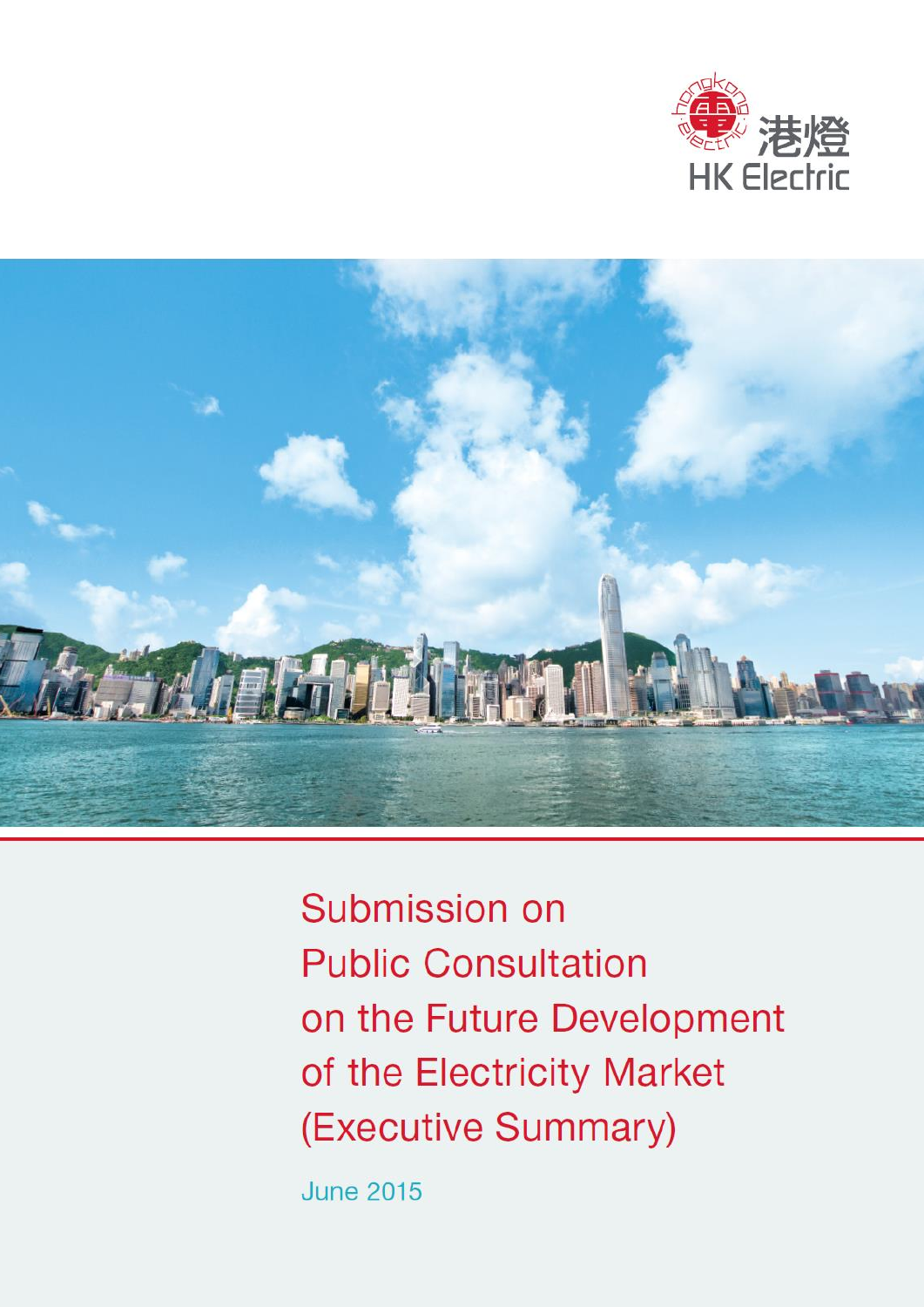1

# **Executive Summary**

#### **Introduction**

The Government launched a public consultation on the future development of the electricity market in Hong Kong on 31 March 2015. HK Electric's submission is that the proposals contained in the Consultation Paper will only bring about uncertainties, but not benefits.

Hong Kong is a highly compact vertical city and depends heavily on electricity. Under the stability provided by the cost-effective Scheme of Control Agreement (SCA) regime, Hong Kong has been enjoying world-class electricity services and has achieved the Government's four energy policy objectives of safety, reliability, affordability and environmental protection.

At the same time, the SCA provides certainty for investors to make long-term investments necessary to maintain Hong Kong's electricity infrastructure, making it a very effective tool in balancing the interests of consumers and investors.

As we consider the future regulatory framework, our focus is the interests of Hong Kong going forward. Hong Kong people expect to continue enjoying quality and affordable electricity services with minimal environmental impact. We cannot afford to give away the success we have already achieved, and there is no room to experiment with change for the sake of change.

With the full achievements of the Government's four energy policy objectives and the excellence in electricity supply, HK Electric does not see any need to impose unnecessary changes to the current SCA regime. It remains our conviction that the current SCA regime, with its clear and proven track record, continues to be the best way forward for Hong Kong.

# **Question 1 How important is choice to you in respect of the supply of electricity? What objectives do you consider should be achieved through introducing competition to the electricity market?**

### **HK Electric's Views**

As far as the supply of electricity is concerned, choice and competition are not, of themselves, the goals Hong Kong aspires to but rather the means. Introducing them to Hong Kong may put the Government's energy policy objectives at risk.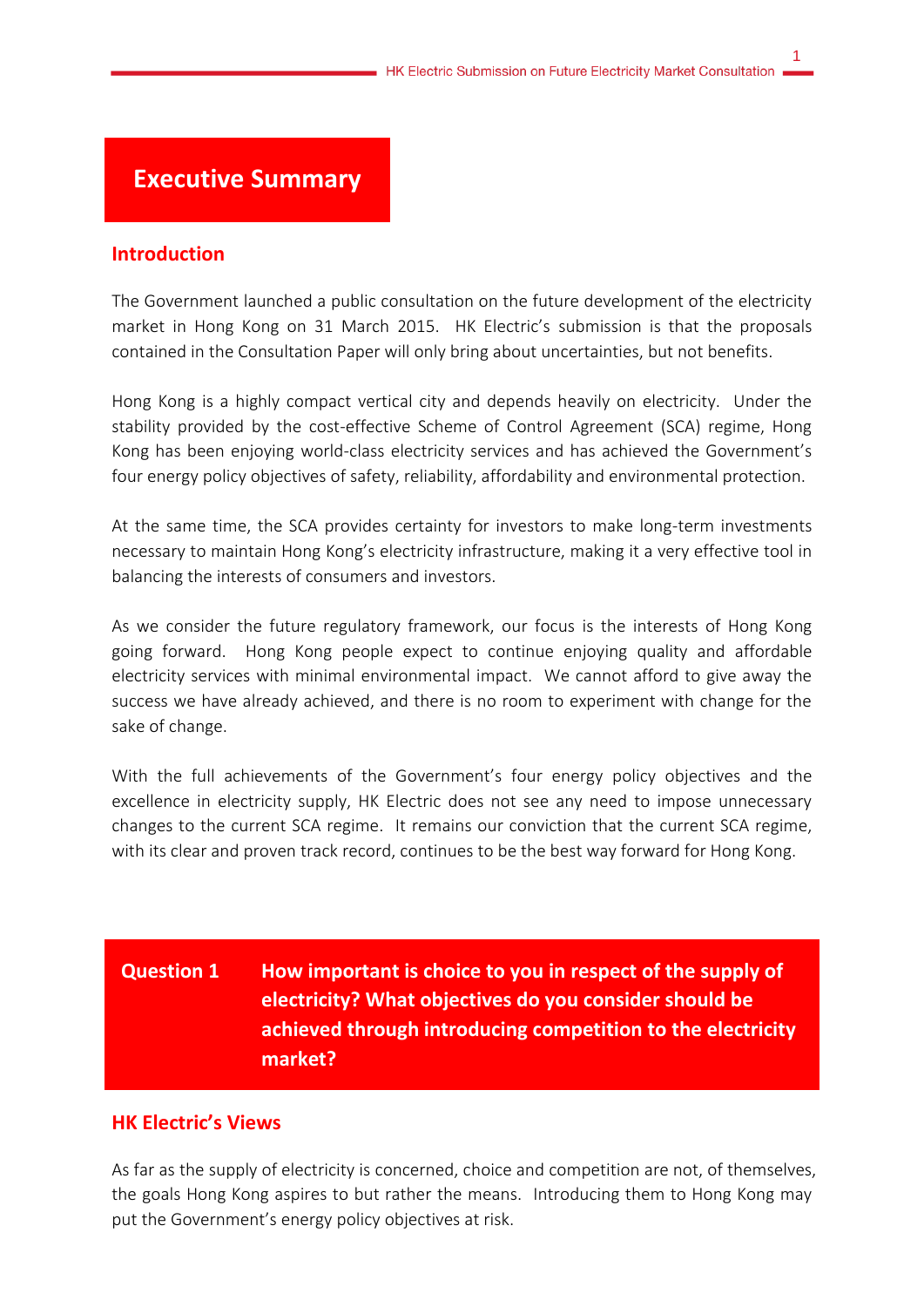Experiences from overseas deregulation are lessons to avoid – deregulation processes are complicated and protracted with many unexpected problems. Competition may not deliver any tariff reduction, and choices may not entail customer satisfaction.

The fundamental ingredients behind the success of the telecommunications market reform are simply absent for similar success to be repeated in the electricity sector. There can be no valid conclusion drawn as the two markets are totally different.

The electricity market in Hong Kong does not possess prerequisites for introducing effective competition:

- There is insufficient market size or growth potential to attract enough players to the market;
- There is no land resource for new generation companies;
- Introducing new supply from the Mainland removes rather than opens up choices; and
- Potential for distributed generation is too limited to become meaningful.

# **Question 2 To what extent do you think the current contractual arrangement by SCAs has allowed us to achieve the energy policy objectives of safety, reliability, affordability and environmental protection, and what problems do you see with this regulatory approach?**

### **HK Electric's Views**

Under the SCA regime, the Government's four energy policy objectives of safety, reliability, affordability and environmental protection have been fully achieved under light-handed and low-cost regulation. For HK Electric:

- Our world-class reliability of 99.9999% is ranked first or second and among the best in the world;
- Our tariff is reasonable and affordable, and far lower than those of other world cities;
- Our commitment to stringent cost control has been very successful. From 2008 to 2014 net tariff only increased by a nominal 5.9%, which is significantly lower than the cumulative inflation of 23% over the same period. Indeed, at end of 2013 we were able to announce the freezing of tariff for five years from 2014 to 2018, which is unprecedented in the world; and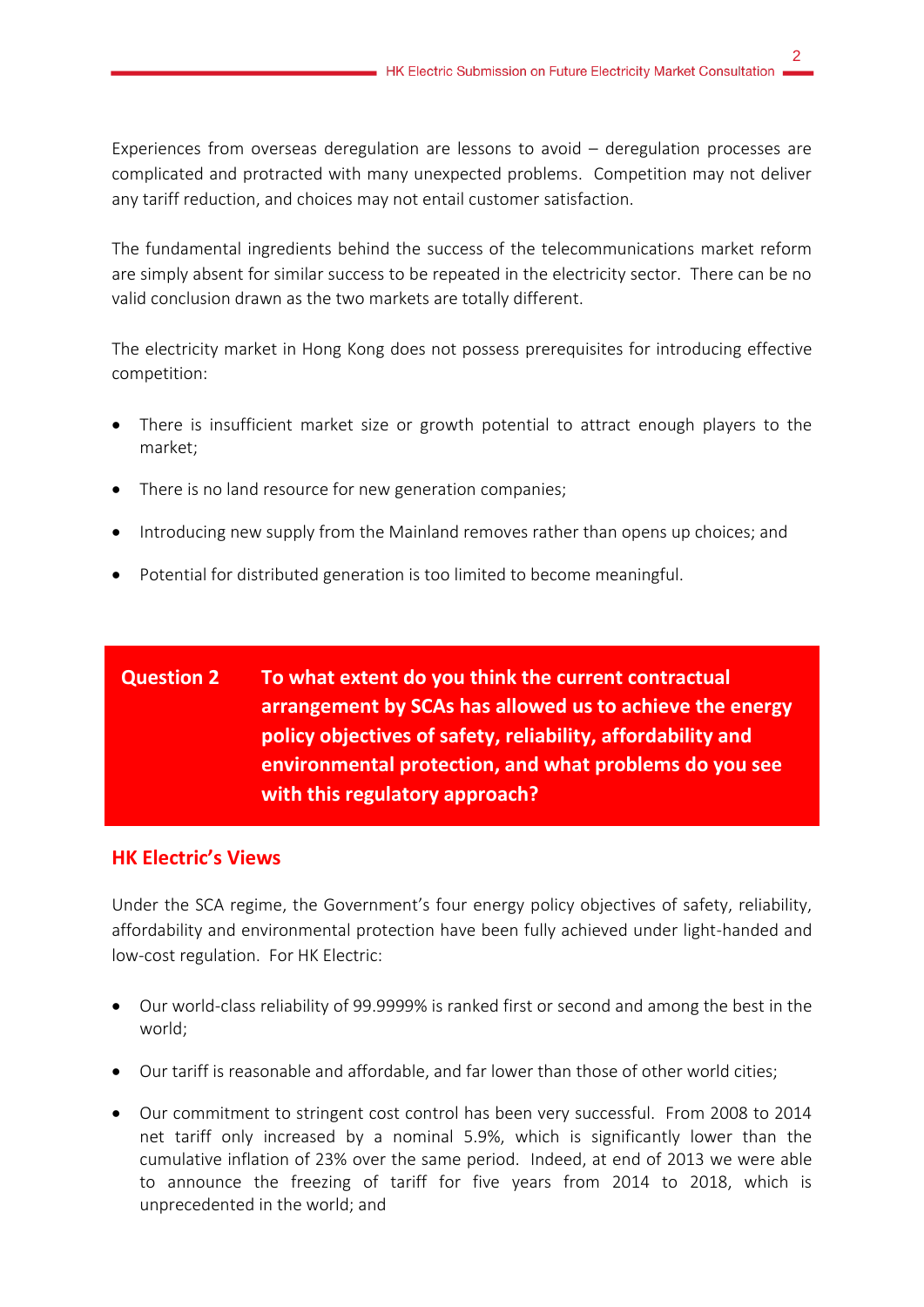Our tremendous efforts to improve environmental performance have paid off with significant reduction in the three categories of emissions (sulphur dioxide, nitrogen oxides and respirable suspended particulates) by 40% to 90% from 2008 to 2014, far below the emission caps set by the Government.

The SCA is a well-proven and cost-effective regulatory regime that has delivered world-class electricity supply to Hong Kong customers. HK Electric does not see any need to impose unnecessary changes to the current SCA regime.

# **Question 3 What is your view on the following areas in the future contractual arrangement (if any) between the Government and the power companies?**

### **HK Electric's Views**

### **(a) Duration**

The contract term should be sufficient to attract long-term investment in electricity infrastructure and allow long-term power system planning and fuel procurement. Overseas regulatory framework is either perpetual or very long term.

HK Electric strongly believes that a 15-year duration is most appropriate for regulating the electricity infrastructure in Hong Kong. A 10-year term is simply insufficient to allow for effective planning and the five year option, which may or may not be exercised by the Government, does not assist.

### **(b) Permitted rate of return**

Electricity infrastructure is characterized by its unique investment profile which has assets that are capital intensive, illiquid, long-lived, and with depreciating value.

The rate of return (RoR) risk is asymmetrical. In Hong Kong tariff is very affordable, and electricity has never been a significant expenditure item. Electricity bills account for only 1.6% of the general household expenditure for residential consumers, and for many businesses less than 3% of their operating costs. If the RoR is too low to attract ongoing investments, new and replacement capital investment will be discouraged and significant outages and interruptions may occur, resulting in huge social and economic impacts.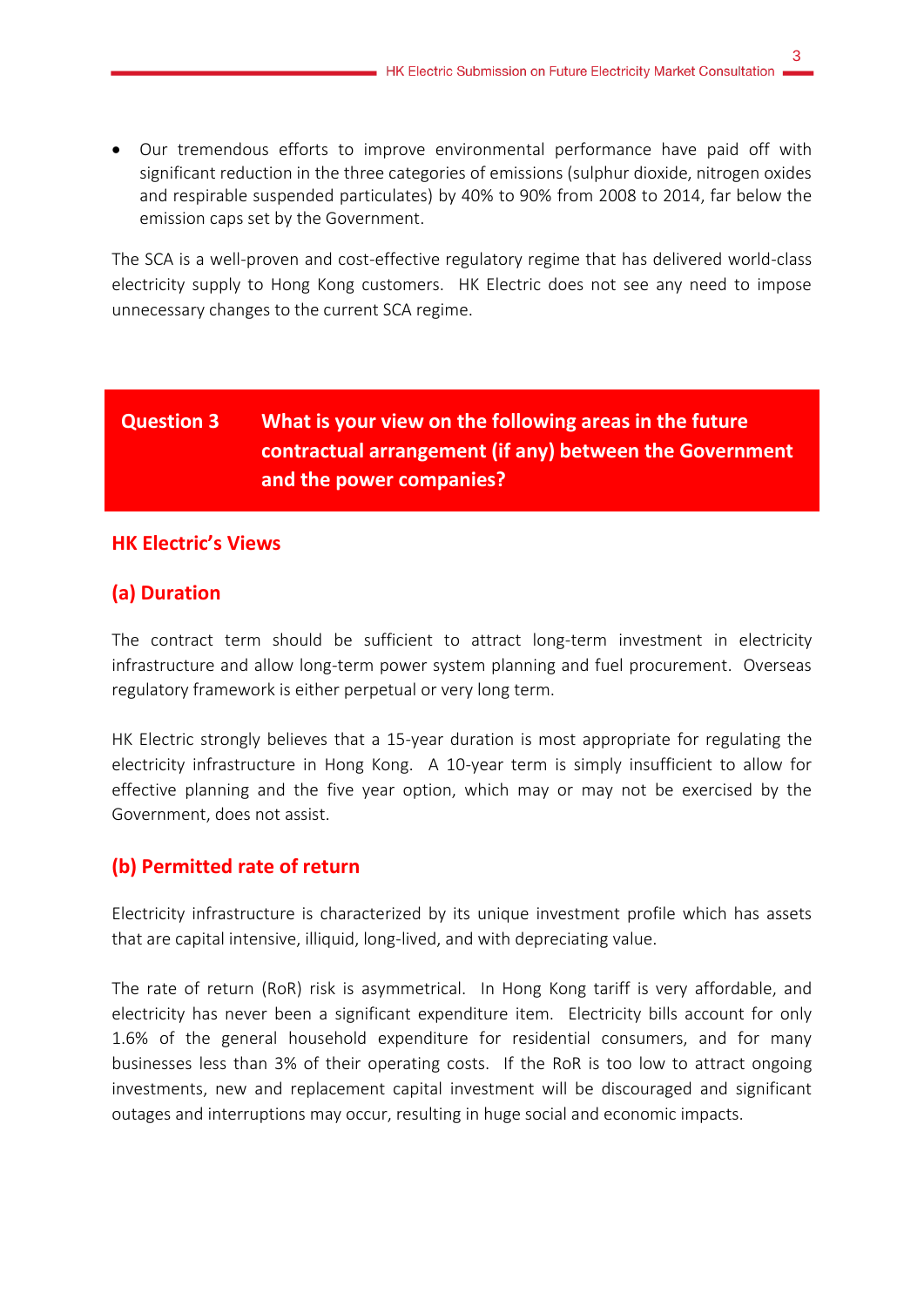There is no reason to change for the sake of change. For Hong Kong to continue to enjoy high quality electricity supply, the current level of permitted RoR needs to continue to create the right environment for power companies to make long-term investments in electricity infrastructure. This is the best way to balance the interests of consumers and investors.

## **(c) Tariff approval mechanism**

The current tariff approval mechanism well balances the regulatory need for the Government to scrutinize and approve tariff adjustment and the flexibility provided for the power companies to adjust the basic tariff rate in accordance with the actual situation. It has proven to be effective in safeguarding consumer interest.

It is unfair and against global practice to ask the power companies to absorb part of the fuel costs. If fuel costs can no longer be passed through, a risk premium will be required to compensate investors for the increased business risk, which will ultimately be borne by consumers and hardly be in their interests.

## **(d) Fuel cost arrangement**

Fuel cost pass-through is the norm in energy industry. The Fuel Clause Recovery Account is an effective cushion to buffer fuel cost impacts on consumers.

HK Electric always strives to minimize its fuel costs through prudent fuel operating and procurement policies and practices. The fuel component of electricity tariff is subject to rigorous scrutiny by the Government and close monitoring by the Legislative Council and the public at large.

HK Electric does not consider any fuel price speculation through financial instruments as a responsible and effective cost-stabilizing management tool. We firmly believe that it is only prudent and in the best interests of consumers not to carry out fuel hedging activities.

# **(e) Incentive and penalty scheme relating to the performance of the power companies**

The existing incentive and penalty schemes under the SCA, namely the emissions performance linkage mechanism and the customer-related performance incentive and penalty mechanisms, are effective and appropriate to encourage out-performance in environmental protection and customer service. These mechanisms should be maintained.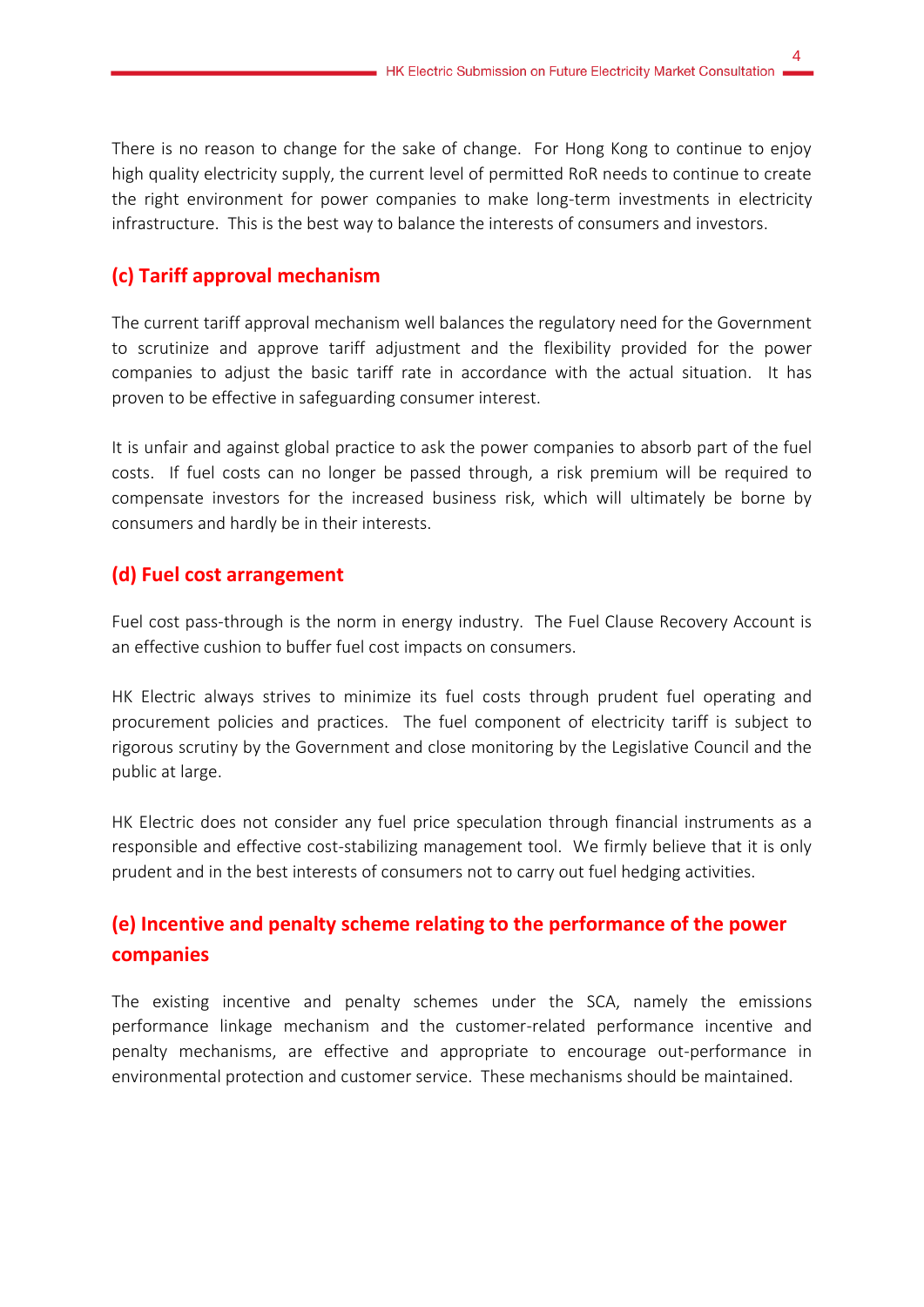# **Question 4 Should Hong Kong promote renewable energy despite its higher tariff implications; and if so, about how much (in terms of percentage of your electricity bill) are you prepared to pay?**

### **HK Electric's Views**

HK Electric recognizes the many difficulties and challenges in developing renewable energy (RE) in Hong Kong. These barriers and associated risks, including scarcity of suitable sites, limited potential for contribution, local geographical constraints, should be considered before introducing any local RE policy or project.

The SCA has established a standardized arrangement to encourage RE installations by customers. HK Electric welcomes and facilitates customers' initiatives for connection. Further success is highly uncertain, since potential for small-scale REs is heavily constrained.

Feed-in tariff scheme raises controversial cross-subsidy issues, whilst neither net-metering scheme nor RE certificate scheme is cost-effective.

Commercial scale RE system is the only pragmatic RE strategy for Hong Kong. In the case of the proposed off-shore wind farm under planning by HK Electric, the tariff impact is expected to be minimal considering the associated project cost will be spread evenly throughout its life span of about 25 years.

**Question 5 What specific requirements would you suggest to be set out in the future contractual arrangement (if any) between the Government and the power companies to encourage promotion of demand side management and renewable energy by the power companies?**

### **HK Electric's Views**

The existing demand side management (DSM) measures being implemented by HK Electric under the current SCA are appropriate and effective in promoting energy efficiency and conservation (EE&C) to consumers:

 Free energy audits and interest-subsidized loans help businesses improve energy efficiency;